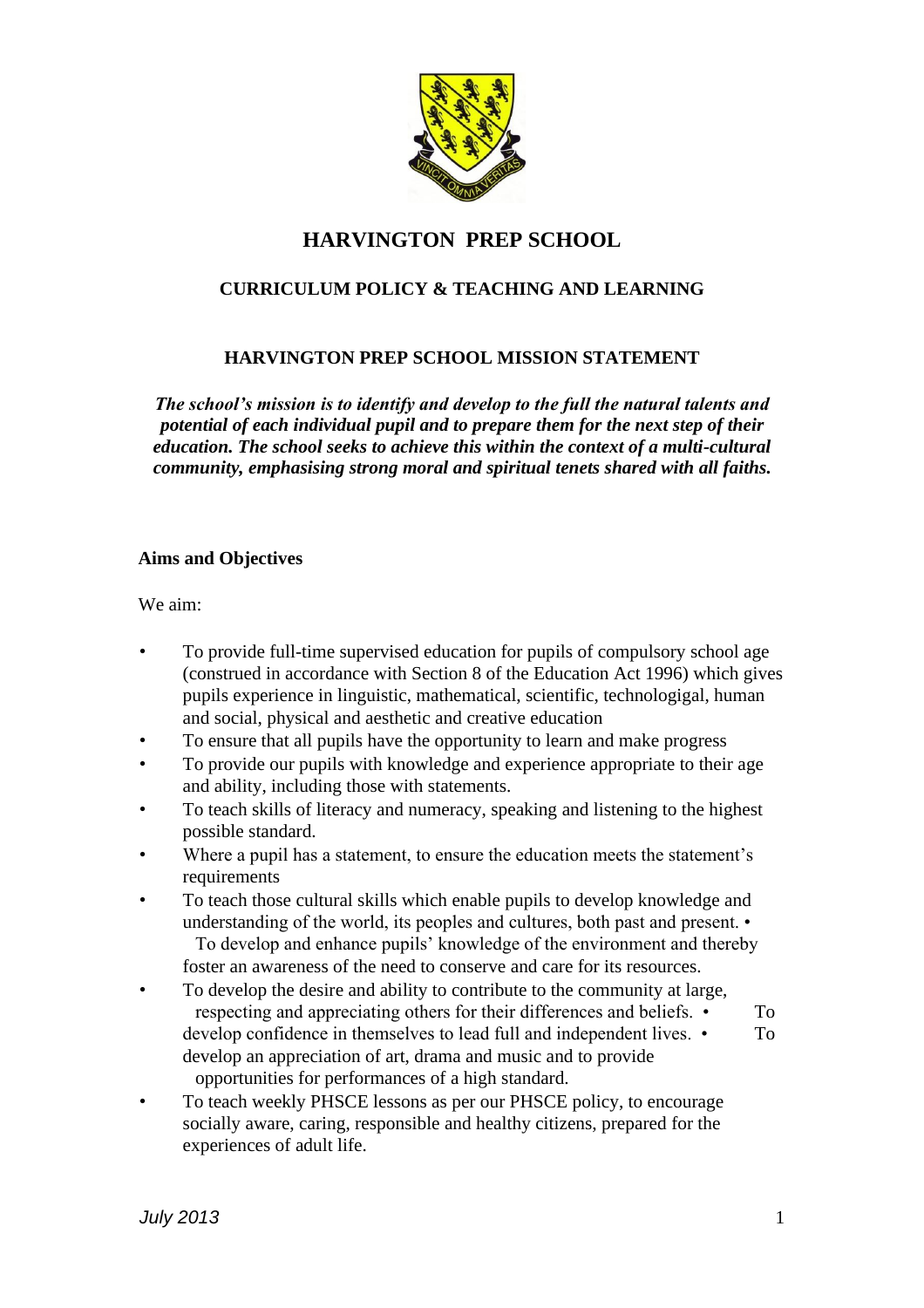#### *How is this achieved?*

- By providing a happy and safe environment which gives a sense of security with consistent expectations within an organised structure.
- By giving the pupils high yet realistic targets, within an ethos of individual excellence.
- By creating a caring atmosphere where pupils are confident that their individual needs will be respected and considered.
- By providing a broad and stimulating curriculum.
- By helping children to develop lively, enquiring minds so they can acquire the knowledge and skills needed throughout their lives and to be responsible for their own learning.
- By providing equal opportunities for all pupils and by differentiating their learning as appropriate.
- By fostering respect and tolerance for the religious beliefs, cultural differences and the ways of the life of others.
- By developing in each child a feeling of self-worth.
- By helping children to understand the importance of being a good citizen and their duty in the world as a whole.
- By having well qualified caring, happy staff that support each other and work together as a team to achieve all these aims.

#### *How we know whether this has been achieved.*

- Through pupils' responses to all lessons.
- Through pupils' behaviour towards each other and within the community.
- Through pupils displaying the initiative, integrity and respect appropriate to their age.
- Through regular assessment and testing of pupils.
- Through regular internal assessment and appraisal of staff.

## **The Harvington Prep School Curriculum Policy is divided into two main parts, the first being** *'Teaching and Learning'* **and the second being** *'Assessment and Marking'***.**

## **TEACHING AND LEARNING**

#### **Introduction**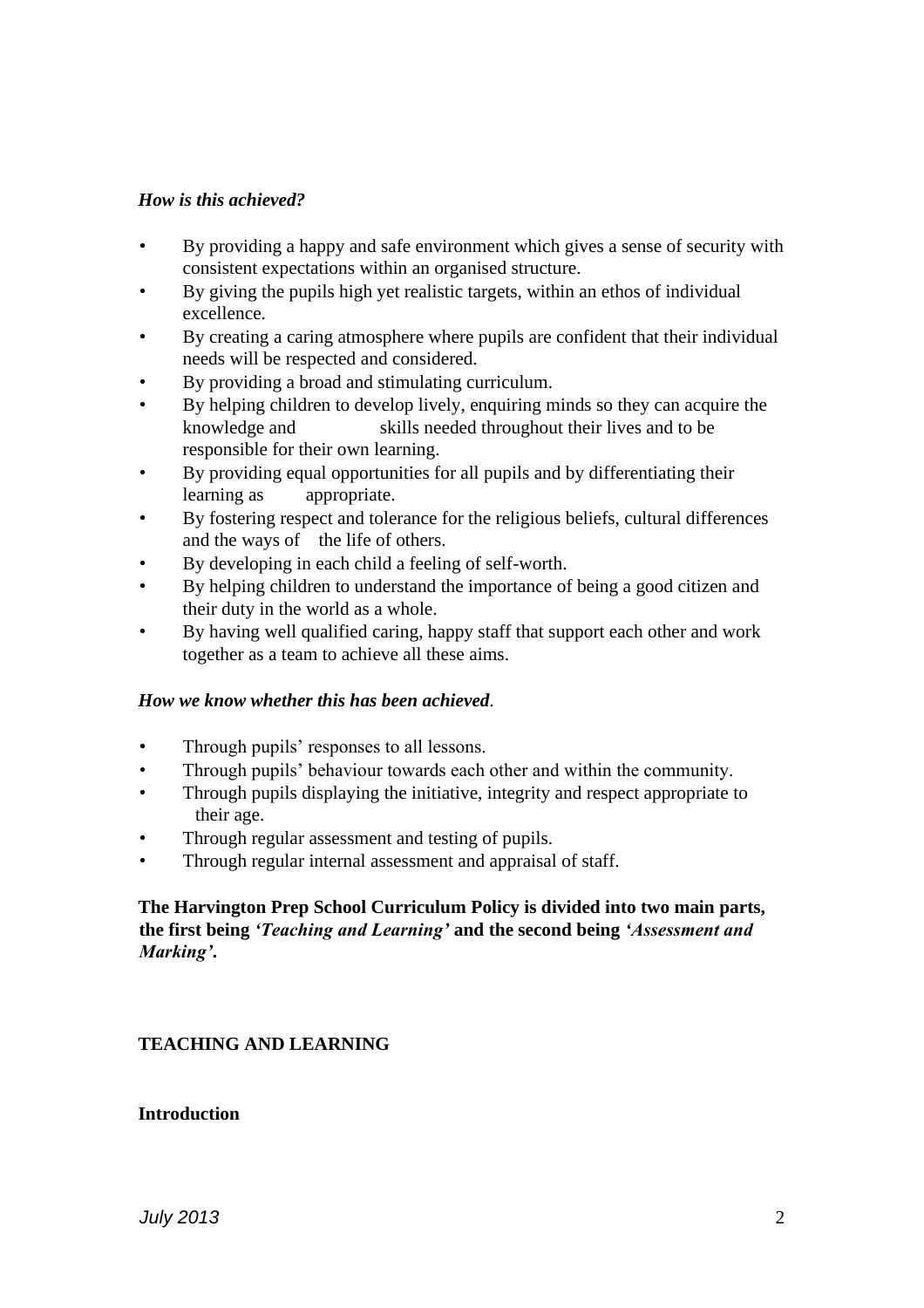At Harvington Prep School we aim to provide a broad and balanced curriculum which will equip our pupils with the literacy, numeracy, creative and social skills and knowledge needed for them to continue their learning and take their place as responsible citizens in society. Attitudes to teaching and learning are important at Harvington Prep School as they reinforce the ethos of the school as outlined in the Mission Statement. It underpins the relationship between the staff, pupils and parents and their expectations of each other. In order to achieve success in teaching and learning a clear understanding of the curriculum and its organisation is vital.

We believe it is essential to establish excellent reading, writing and numeracy skills at an early age. The acquisition of higher level knowledge in most subjects is built upon a sound understanding of language and basic mathematical processes. Our curriculum is based on the National Curriculum for England. However as an independent school we are pleased to have the possibility to depart from the National Curriculum and do so when we wish to include relevant and exciting topics which respond to current events or to reflect a particular teacher's knowledge, interests or enthusiasm. We take care to ensure that the subject matter is appropriate to the ages and abilities of all our pupils. In general most learning needs of our pupils are addressed through our small class sizes and suitably differentiated work in the classroom.

#### **AIMS**

At Harvington Prep School we aim to promote effective learning, through our teaching, to meet the needs of each individual pupil. We aim that all of our pupils will:

- Enjoy their learning experiences across the curriculum
- Achieve their potential
- Gain confidence in their own abilities in order that they can lead full and independent lives
- Develop an enquiring mind
- Develop an awareness of cultural, social and spiritual differences
- Develop a responsible and independent attitude towards their work
- Develop an understanding, tolerance and respect towards other people and their property

## **PRINCIPALS OF TEACHING AND LEARNING**

Our pupils will be enabled to learn successfully through the attitudes encouraged by their teachers, themselves and the community as a whole.

#### **Teachers**

- Have high, and individual, expectations of every child
- Recognise and appreciate that all pupils develop and learn in different ways and at different rates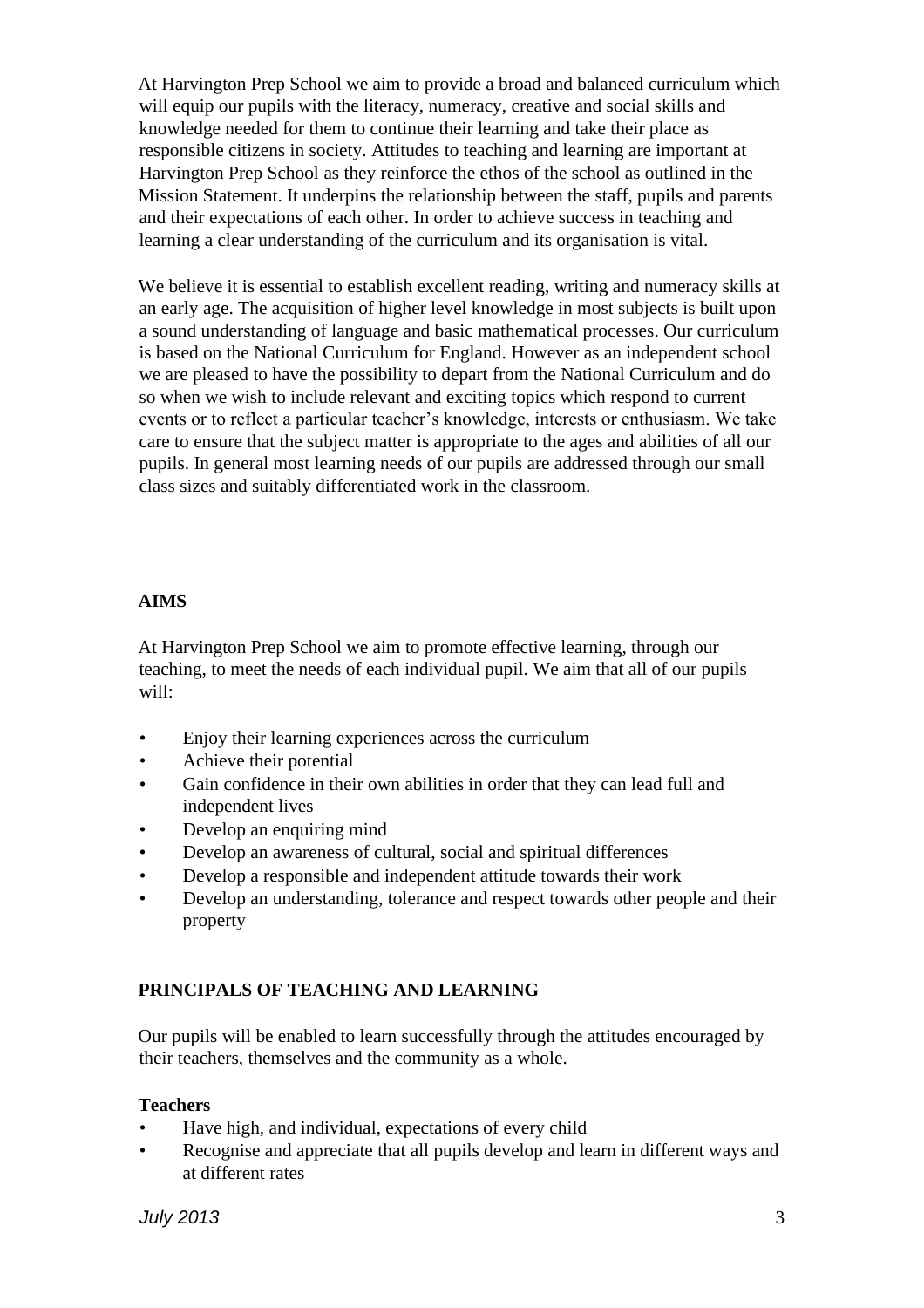- Provide a wide variety of different and challenging learning experiences appropriate to their age and ability
- Evaluate each piece of work through careful marking, with positive and constructive comments.
- Provide a safe, stimulating and well-organised environment
- Ensure that different cultures and backgrounds are reflected and valued throughout the school

#### **Pupils**

- Understand exactly what they are learning
- Understand how to improve by achieving the targets they set for themselves during Target Setting and appreciate their involvement and ownership of their learning
- Are encouraged to become independent thinkers and participate fully in lessons
- Realise that making mistakes is acceptable
- Have the confidence to ask for help
- Have time to reflect and evaluate their work to enable improvement
- Appreciate the work of their peers

#### **School Community**

- Encourage self-esteem and independence in all pupils
- Create an atmosphere of mutual respect and trust
- Establish boundaries for acceptable behaviour
- Create a positive and cooperative relationship with parents
- Ensure that a happy, well-resourced environment is created which everyone can access

## **ACHIEVEMENT OF OUR AIMS**

#### **All members of the school should:**

- Value each pupil as an individual
- Respect pupil's individual rights, different cultures and beliefs
- Offer equal opportunities in all aspects of school life
- Encourage a sense of belonging and pride in the school community
- Create a positive atmosphere by encouragement and praise

#### **Teachers**

- Create a happy, safe and stimulating environment that gives a sense of security. • Guide pupils to set high, yet realistic, targets within an ethos of individual excellence
- Recognise and meet the need of each individual pupil
- Be exemplary role models
- Keep abreast of changes in the world of education
- Be positive towards change
- Be willing to develop and share their expertise.
- Work as a team with other staff members.

#### **Pupils are encouraged to:**

• Attend school regularly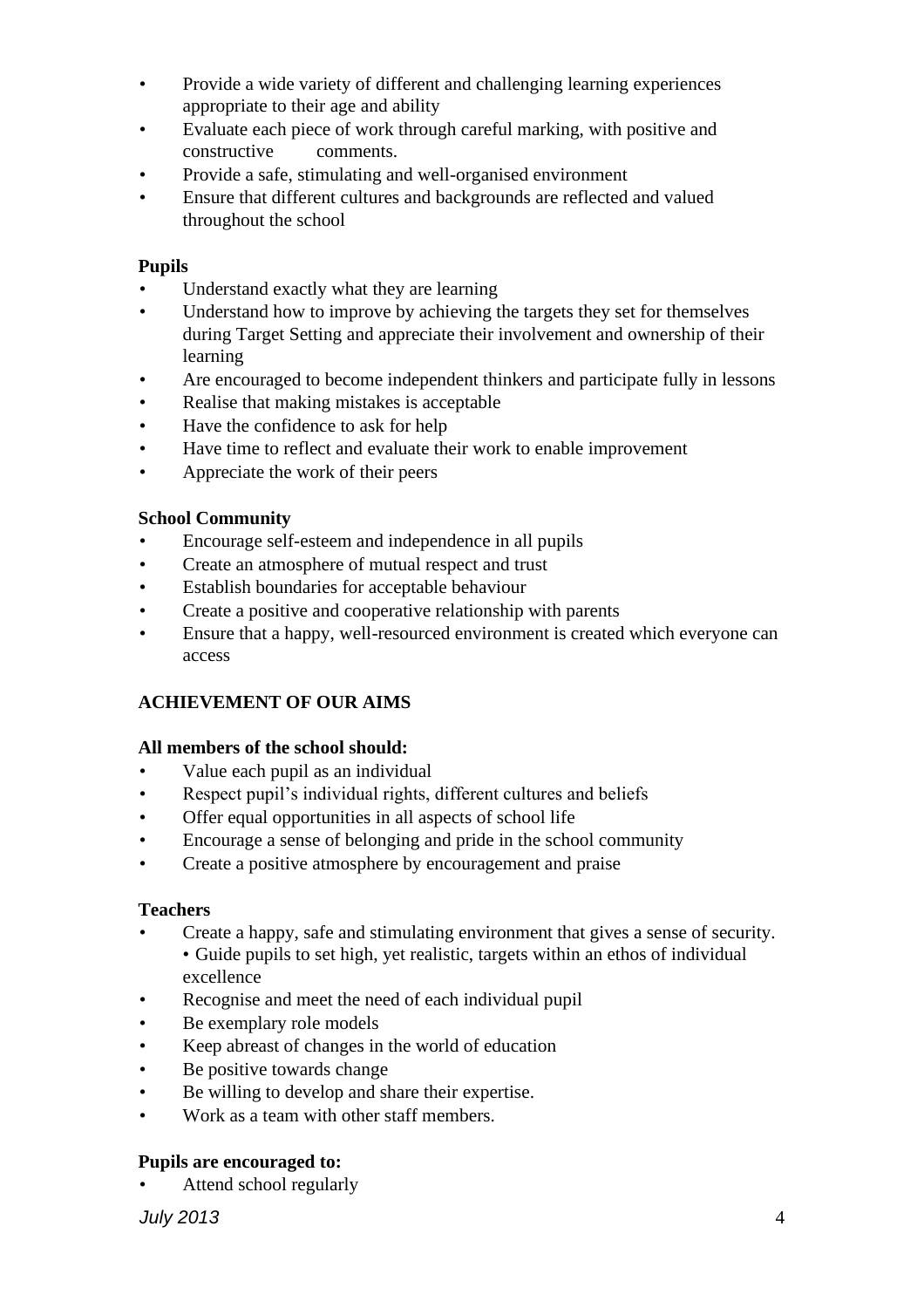- Be punctual
- Be organised
- Listen to advice and take increasing responsibility for themselves
- Complete all work to the best of their abilities

#### **Parents**

- Ensure that their child attends school regularly and is punctual
- Ensure the child is in good health
- Support the school's discipline procedures
- Is realistic about their child's abilities, offering praise and encouragement
- Encourage their child to become independent
- Participate in any discussions concerning their child

#### **STRATEGIES FOR TEACHING AND LEARNING**

In order for the school to achieve its goals in teaching and learning the school has developed different strategies in order to promote best practice throughout. As we are a non-selective school with one class entry, the school has mixed ability classes.

#### **Class and Specialist Teaching**

Harvington Prep School has a varied staff encompassing many skills and much subject knowledge. Throughout the school there are specialist teachers in music, French, PE and drama and science in Years 3, 4, 5 & 6.

#### **Nursery and Transition (Early Years Foundation Stage)**

Qualified class teachers teach these classes in most subject areas with the help of assistants. There are specialists teaching music, PE and French.

#### **Year 1**

Predominantly class taught with the help of one assistant. The exceptions are music, PE and French.

Drama lessons are introduced.

#### **Year 2**

Predominantly class taught with some help from an assistant. The exceptions are music, PE, French and drama.

#### **Year 3**

Predominantly class taught. The exceptions are music, PE, French, science and drama.

#### **Lower 4 (2 terms only)**

Predominantly class taught. The exceptions are music, PE, French, science and drama. (Lower 4 have one teacher for the first 2 terms and then begin with a new teacher for the third term, -Upper 4- with whom they remain for 3 terms in order to begin their preparation for senior school entrance examinations.) The emphasis is on English and mathematics.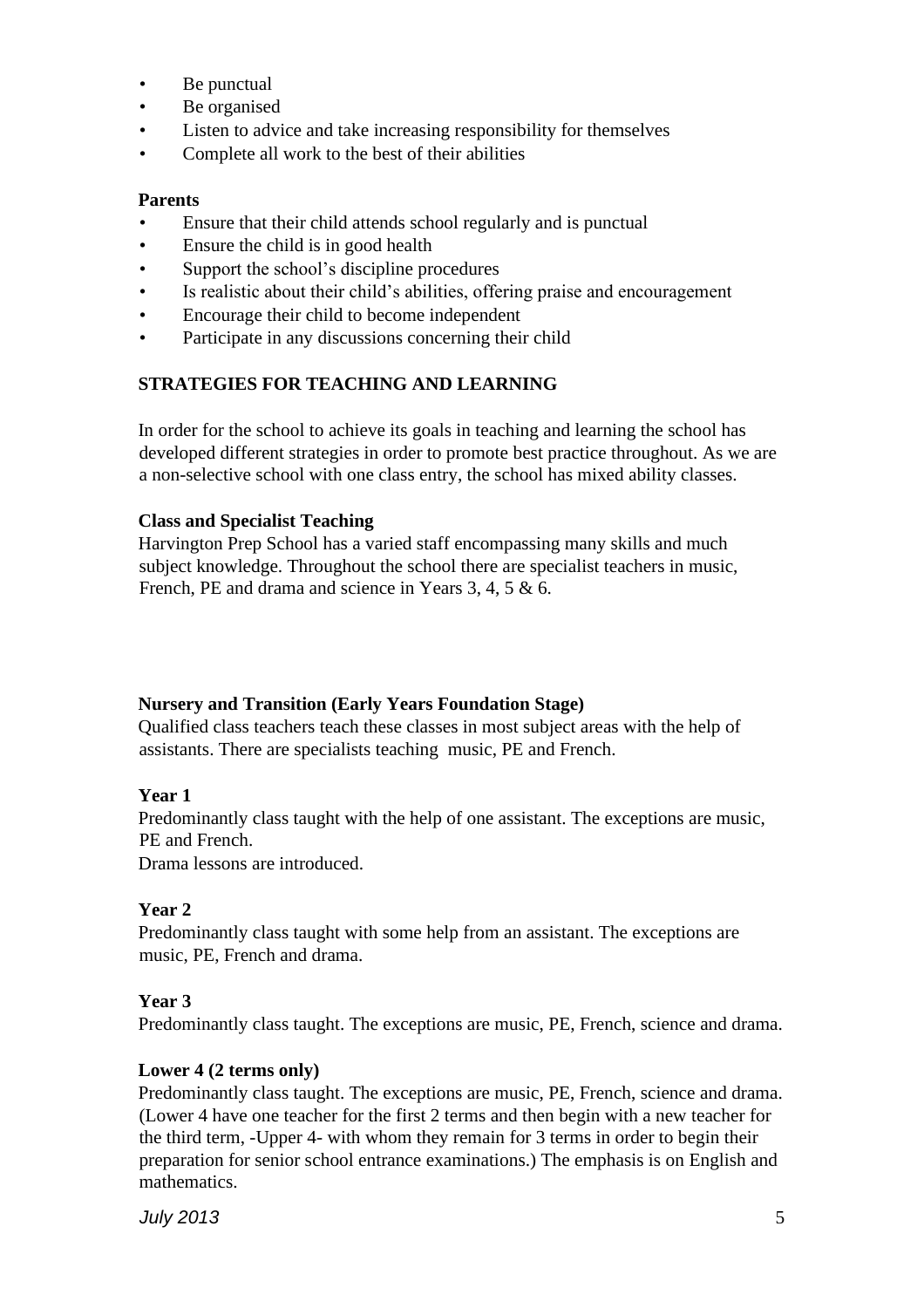## **Upper 4 / Lower 5**

Predominantly class taught. The exceptions are music, PE, French, science and drama. The girls are taught by the same teacher for 3 terms and begin their preparation for senior school entrance examinations. The emphasis is on English and mathematics.

#### **Upper 5 / Lower 6**

Predominantly class taught. The exceptions are music, PE, French, science and drama. The girls are taught by the same teacher for 3 terms and continue their preparation for senior school entrance examinations. The emphasis is on English and mathematics.

#### **Upper 6**

Having finished their senior school entrance examinations, the girls have a final term with the teacher they had in Lower 4, the emphasis now being on, extended English writing, investigative mathematics, project work, a school residential trip and their production of the school play.

#### **TEACHING STYLES**

The emphasis at Harvington Prep School is to encourage pupils to become independent and confident learners. To encourage this, the staff adopt various teaching styles:

- Independent and collaborative work
- Open ended questioning
- Individual and group research
- Investigative work and problem solving
- Encouraging open discussion of findings and results in a variety of ways
- Providing opportunities for pupils to make decisions

#### **Learning Support**

*See separate policy* 

The Learning Support teacher is available to offer advice to all teachers regarding all pupils with special needs. He uses various teaching styles including:

- Support teaching within a class
- Group teaching
- Individual teaching

#### **PLANNING**

All teachers are involved in the planning of an evolving and coordinated curriculum This is achieved by:

• Regular staff meetings, including specific meetings for Early Years Foundation Stage and a curriculum meeting for Years 1 - 6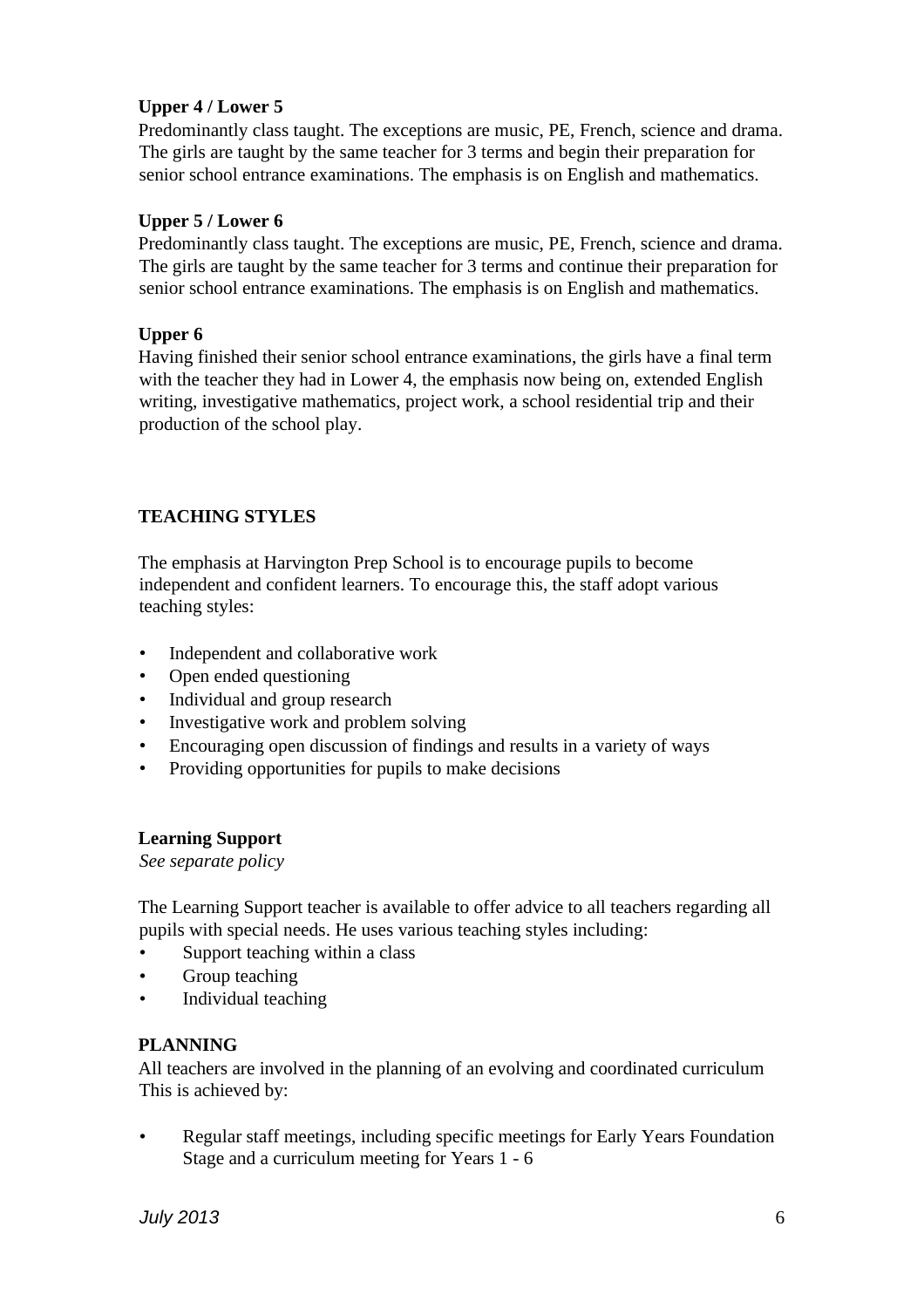- Policies for subjects are developed by all staff teaching who have a responsibility for coordinating a subject
- Class or subject teachers prepare half-termly schemes of work, reflecting the curriculum
- EYFS also prepare half-termly schemes of work

## **Subject coordinators**

Subject coordinators play a significant role in ensuring the teaching and learning of their subject within the school. Subject coordinators are responsible for selfassessment of their subject departments in consultation with the Headmistress.

## **Subject Coordinators:**

| <b>English</b> | Jonathan Green       |  |  |  |  |  |  |  |
|----------------|----------------------|--|--|--|--|--|--|--|
| <b>Maths</b>   | Fiona Nathwani       |  |  |  |  |  |  |  |
| Science        | Nigel Evans          |  |  |  |  |  |  |  |
| Geography      | Natalie              |  |  |  |  |  |  |  |
|                | Emmanuel             |  |  |  |  |  |  |  |
| <b>History</b> | Anila Singh          |  |  |  |  |  |  |  |
| RE             | Dawn Adhami          |  |  |  |  |  |  |  |
| <b>CPHSE</b>   | Jane Wallace         |  |  |  |  |  |  |  |
| Art, D&T       | Amber Hollins        |  |  |  |  |  |  |  |
| <b>ICT</b>     | Nigel Evans          |  |  |  |  |  |  |  |
| <b>SEN</b>     | <b>Fraser Grant</b>  |  |  |  |  |  |  |  |
| French         | Isabelle<br>Majoli   |  |  |  |  |  |  |  |
|                | Reyes                |  |  |  |  |  |  |  |
| Drama          | <b>Fraser Grant</b>  |  |  |  |  |  |  |  |
| PE             | Cal Jones            |  |  |  |  |  |  |  |
| <b>Music</b>   | <b>Royston Vince</b> |  |  |  |  |  |  |  |

## **ASSESSMENT AND MARKING**

#### **AIMS**

- To recognise, reward and encourage achievement and effort
- To communicate with pupils about their individual progress
- To enable pupils to reflect on their learning and their future targets
- To assess and monitor learning (assessment of learning and assessment for learning)
- To provide a record of achievement
- To aid curriculum planning
- To identify girls who need learning support or more challenging work

## **PURPOSE**

The purpose of this policy is to give guidance to staff on the purpose, types and frequency of assessment and marking at Harvington Prep School.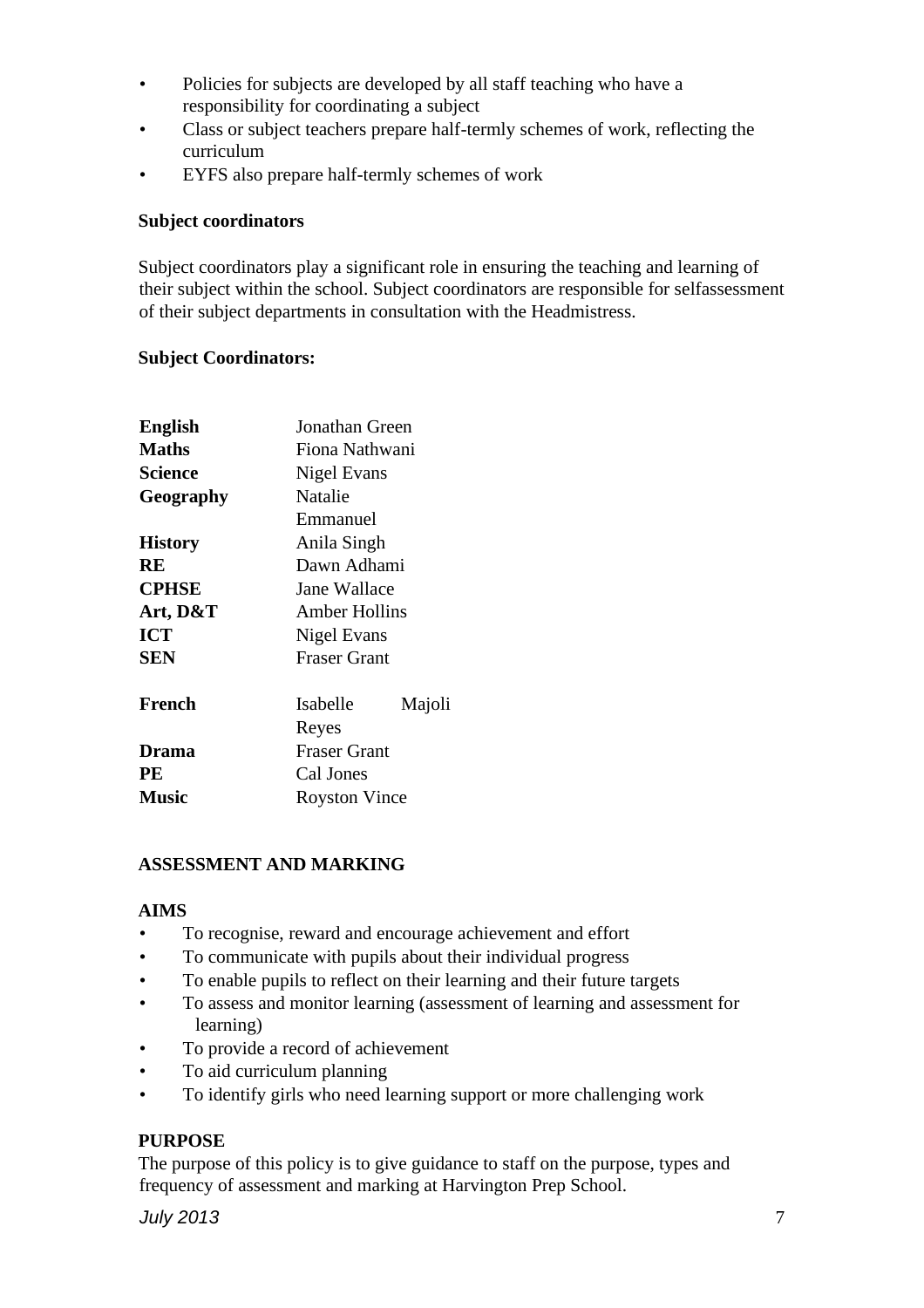#### **ASSESSMENT**

Girls are assessed in many ways at Harvington Prep School. Assessment lies at the heart of the process of promoting children's learning. It provides a framework within which educational objectives may be set and children's progress monitored. Assessment should be incorporated systematically into teaching strategies in order to strengthen learning across the curriculum. Assessment of learning consists of internal, external and standardized tests. Assessment for learning uses results, work produced by the children and standardized test feedback to inform future planning in the curriculum.

#### **Principles**

Using the principles and processes of assessment, we aim to:

- Recognise the achievements of pupils
- Guide future planning, teaching and curriculum development
- Inform parents of pupil achievement
- Comply with statuary requirements
- Monitor progress and support learning

#### **Types of Assessment**

- **Formative**: This is the ongoing assessment carried out by teachers both formally and informally. Results and observations are kept in teachers' record books, profiles and the children's own books. Formative testing helps teachers in determining the overall progress and comments that go on reports.
- **Summative:** This occurs at defined periods of the academic year depending on year groups.
- **Diagnostic:** All assessments can provide diagnostic evidence. Diagnostic tests can also be administered by the Learning Support teacher.

#### **Assessment in the EYFS**

The girls in Transition are assessed by ongoing observations by practitioners that relate to the seven areas of learning in the EYFS. Each child's developments and achievements are recorded in an individual profile.

#### **SCHOOL TESTS**

Both internal and external school tests are carried out during the academic year:

#### **Internal Tests**

*July 2013* 8 Internally set school tests are done during Test Week each term. In Year 1 girls have tests at the end of the year only, in English and mathematics. In Year 2, girls will have tests each term, in English and mathematics. In Year 3, girls are tested each term in the three core subjects, English, mathematics and science and from Lower 4, the girls will be tested termly in English, mathematics, French, geography, history and RE. The test results are recorded as a percentage for school tracking purposes but reported as a Test Grade in the term reports. A class average and position expressed as a quartile is also recorded on the reports. The Test Grade is taken into consideration and combined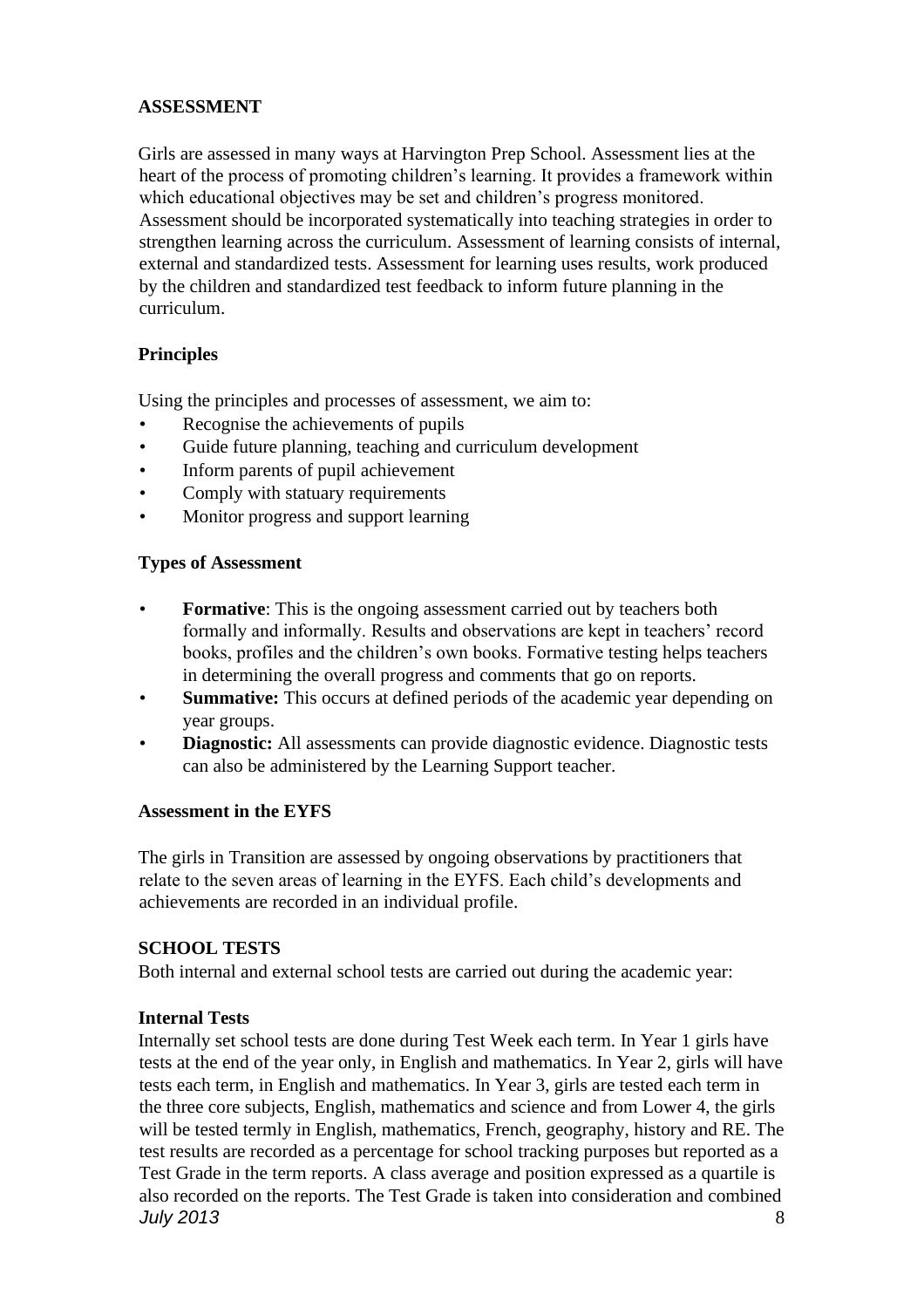with a teacher assessment of performance during class and homework over the term and a Term Grade is awarded. The percentage boundaries are expressed below; the explanation for each grade gives a general indication of performance.

- $A+ 100\%$
- A 91–99%
- A- 84–90%
- B+ 77–83%
- B 71–76%
- B- 64–70%
- C+ 57–63%
- $C = 49 56%$
- C- 42–48%
- D+ 35–41%
- D 28–34%
- D- 21–27%
- E 20% or below

## **Attainment Grades Explanation**

- A Excellent
- B Good
- C Satisfactory
- D Unsatisfactory
- E Cause for concern

#### **External Assessments**

The girls complete a range of external assessments in order to compare against the National Average:

- Year 1 NFER Verbal & Non Verbal; PIPS
- **Year 2**  NFER Verbal & Non Verbal; PIPS
- **Year 3**  NFER Verbal & Non Verbal; PIPS
- **Lower 4**  NFER Verbal & Non Verbal; PIPS
- **Upper 4 / Lower 5**  NFER Verbal & Non Verbal; PIPS
- **Upper 5 / Lower 6**  NFER Verbal & Non Verbal; PIPS
- **Upper 6** No testing

#### **Records and Record Keeping**

*July 2013* 9 Teachers use records to review pupils' progress, to aid pupils to set appropriate targets for the future and to form the basis of reports. Records are kept in a variety of ways.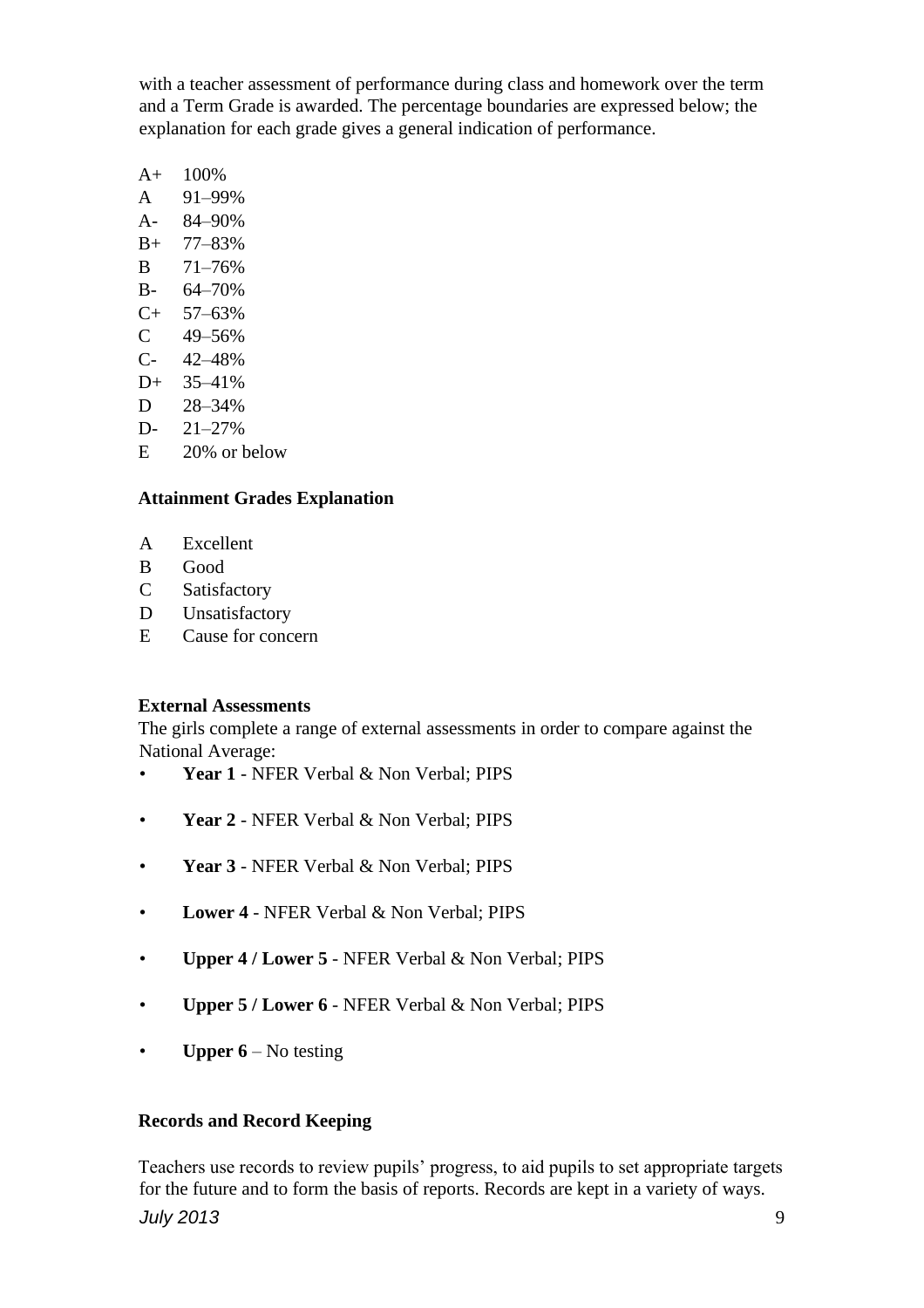These include:

- Teachers' plans
- Children's work
- Teachers' mark books
- Teachers' notes e.g. significant outcomes
- Individual reports and half- term assessments
- Pupil Personal Tracking Record

#### **Standardisation/Moderation**

The process of moderation is an essential part of the assessment system. Teachers are involved in the moderation process to ensure agreement on criteria for assessment. Every other year, staff standardise grades on work in the core subjects for each year group. The EYFS moderate their standards with Ealing Council and other local schools.

## **MARKING**

The main purpose of marking is to give information about how well pupils have done and how they can improve. Positive comments are used to motivate pupils and constructive guidance as to how they could have improved. Spelling mistakes are corrected and girls expected to write out their corrections 3 times.

#### **General Guidelines**

- All written work will be marked
- Pupils will be given time to read, reflect and respond to marking
- Comments should be generally positive and criticism should be constructive

## **Types of feedback and marking**

- **Oral** feedback may take place during the course of a lesson
- **Summative** marking usually consists of ticks or crosses as is associated with closed tasks or exercises; girls may be asked to correct wrong answers and write out an incorrect spelling error three times. Older girls may self mark or mark a peer's work after ground rules have been introduced.
- **Stickers/stamps**  these may be used as a different method of feedback, particularly in the EYFS and with younger girls. Some stamps may have a message printed on them. Particular excellence or effort is rewarded with a GOOD WORK SHOW MRS EVANS which results in the pupil taking their work to show the Headmistress who awards a special sticker and keeps a record of the number of Good Works achieved; certificates are awarded in assembly according to the number of Good Works. o 10 Good Works – Bronze Certificate  $\circ$  20 Good Works – Silver Certificate  $\circ$  30 Good Works – Gold **Certificate**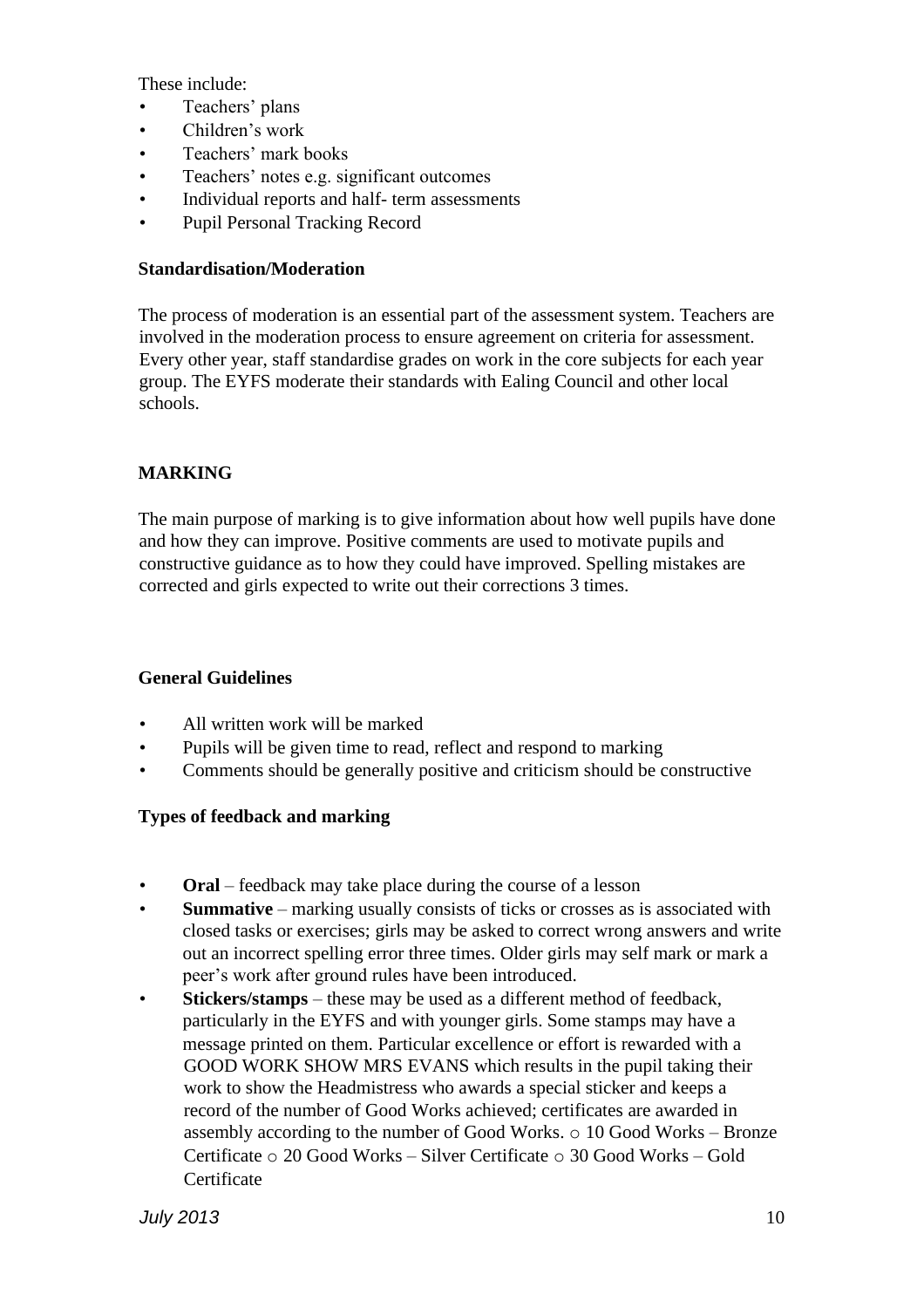- **Percentages** these are given in a test paper to indicate how a pupil has performed.
- **Attainment Grades (see above)**  Grades from A to E are used to assess classwork and homework
- **Skills assessment** skills for each subject are assessed at report writing by staff and the same skills are assessed by the children themselves during Target Setting.
- **Formative feedback/marking** is particularly useful when a task is open or narrative. This is used when marking any English, history, RE and geography work.

## **Target Setting**

From Year 1, the timetable is collapsed for a morning twice a year, in February and in June, when girls are asked to self assess and set targets for themselves and evaluate their performance. Such targets are SMART and girls are guided as to how to self evaluate, depending on their age. They are given guidance and a bank of SMART targets to consider, in order to ensure the process is effective and useful. Girls have individual folders that track their target setting over the years and these go home for parents to view and sign.

#### **Frequency of Marking**

Every effort will be made to mark work as quickly as possible. Ideally, work will be returned to pupils at the beginning of their next lesson.

#### **Monitoring of Marking**

The Headmistress may look at pupils' books and evaluate teachers' marking during a lesson observation or appraisal. Subject coordinators may monitor marking in a particular subject during lesson observations.

#### **REPORTS:**

Reports are written termly and sent to parents. Girls will have reports in all subjects where there will be an outline of the work for the term and a progress comment for the individual child. From Year  $1 -$  Year 6, girls will be given a subject specific skills and general skills assessment. (These are the same skills that girls themselves evaluate, during their Target Setting.) Girls will also be given a grade  $(A - E)$  reflecting their assessment for each subject. Test results will form part of the overall grade awarded to girls, but staff will pay heed to a girl's performance during the term, when awarding a grade. Reports must be constructive, realistic and helpful; a general report and record of attendance will also be recorded in Reports.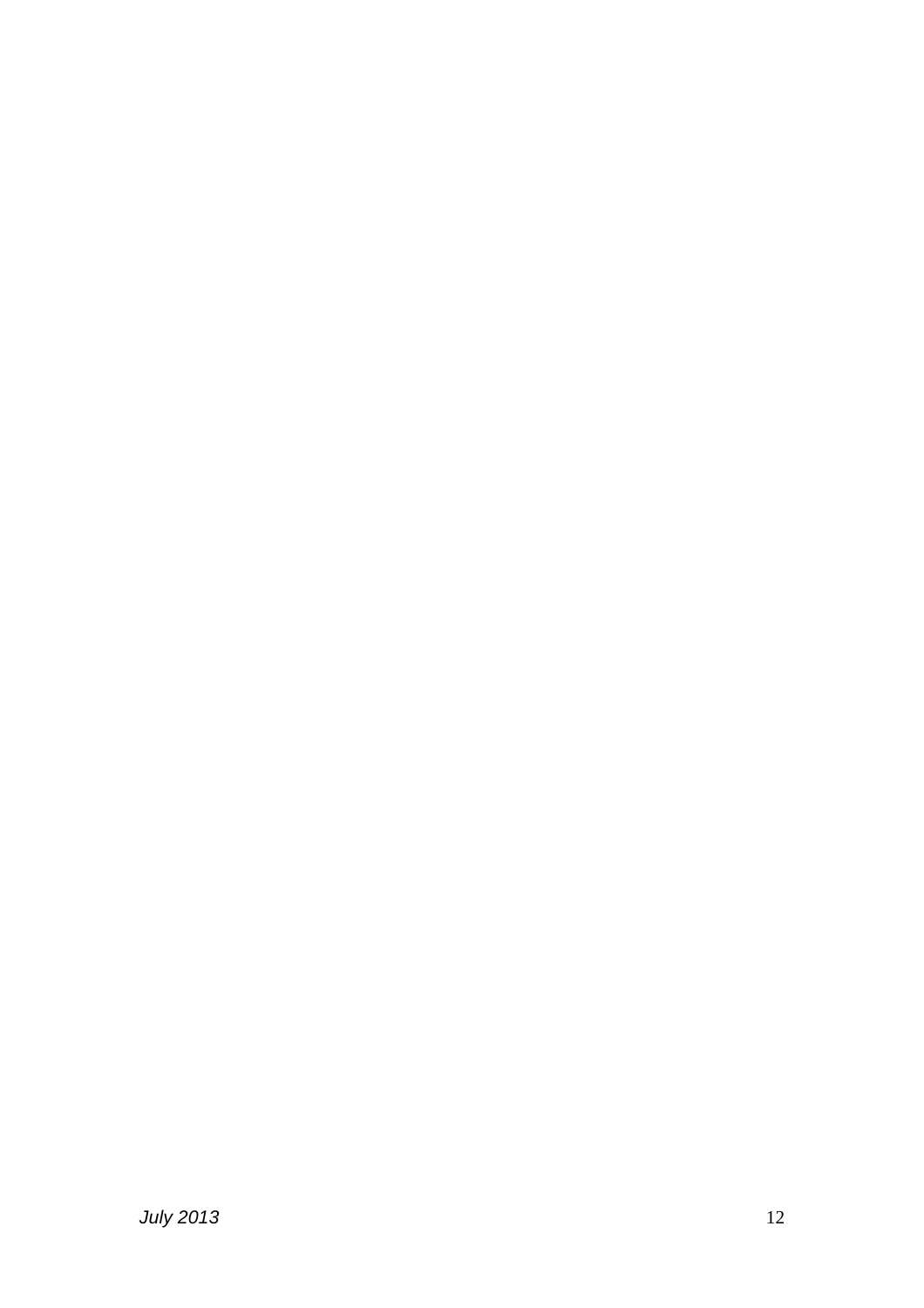# **Harvington Prep School Curriculum Summary2013/14**

*Number of teaching periods per week. Each period is 35 minutes.*

## **Pre Prep**

| <b>YEAR</b>                   | EN                              | <b>MA</b> | <b>SC</b>      | <b>PE/SW</b>    | <b>ART/DT</b>  | <b>ICT</b>               | <b>FR</b>        | HI                               | GG             | <b>PS</b>    | RE           | <b>DR</b>      | MU               | <b>TOTAL</b> |  |
|-------------------------------|---------------------------------|-----------|----------------|-----------------|----------------|--------------------------|------------------|----------------------------------|----------------|--------------|--------------|----------------|------------------|--------------|--|
| <b>ONE</b>                    | 10                              | 10        | 3              | $5\overline{)}$ | $\overline{2}$ | -1                       | $\overline{2}$   | 2                                | 2              | $\mathbf{1}$ | $\mathbf{1}$ | $\mathbf{1}$   | 2                | 42           |  |
| TWO                           | 9                               | 10        | $\overline{4}$ | $5\overline{)}$ | 2              | $\overline{1}$           | $\overline{2}$   | 2                                | $\overline{2}$ |              |              |                | 2                | 42           |  |
| Prep                          |                                 |           |                |                 |                |                          |                  |                                  |                |              |              |                |                  |              |  |
| <b>YEAR</b>                   | EN                              | <b>MA</b> | <b>SC</b>      | <b>PE/SW</b>    | <b>ART/DT</b>  | <b>ICT</b>               | <b>FR</b>        | H <sub>I</sub>                   | GG             | <b>PS</b>    | <b>RE</b>    | <b>DR</b>      | $\mathbf{MU}$    | <b>TOTAL</b> |  |
| <b>THREE</b>                  | 9                               | 10        | $\overline{4}$ | $5\,$           | $\overline{2}$ | $\overline{1}$           | $\overline{2}$   | $\overline{2}$                   | $\sqrt{2}$     |              | $\mathbf{1}$ | $\overline{1}$ | $\overline{2}$   | 42           |  |
| <b>FOUR</b>                   | 10                              | 9         | $\overline{4}$ | 5               | $\sqrt{2}$     | $\overline{\phantom{0}}$ | $\boldsymbol{2}$ | $\overline{2}$                   | $\overline{2}$ |              |              |                | $\boldsymbol{2}$ | 42           |  |
| <b>FIVE</b>                   | 10                              | 10        | $\overline{4}$ | 5               | $\overline{2}$ | $\mathbf{1}$             | $\boldsymbol{2}$ | $\overline{2}$                   | $\overline{2}$ |              |              |                | $\mathfrak{2}$   | 43           |  |
| <b>SIX</b>                    | 10                              | 10        | $\overline{4}$ | $5\,$           | $\sqrt{2}$     | $\mathbf{1}$             | $\boldsymbol{2}$ | $\sqrt{2}$                       | $\sqrt{2}$     |              |              |                | $\sqrt{2}$       | 43           |  |
| <b>CURRICULUM SUMMARY KEY</b> |                                 |           |                |                 |                |                          |                  |                                  |                |              |              |                |                  |              |  |
|                               | English<br>EN                   |           |                |                 |                |                          |                  | H <sub>I</sub><br><b>History</b> |                |              |              |                |                  |              |  |
|                               | <b>MA</b> Mathematics           |           |                |                 |                |                          |                  |                                  | GG Geography   |              |              |                |                  |              |  |
| Science<br><b>SC</b>          |                                 |           |                |                 |                |                          |                  | <b>PSCHE</b><br><b>PS</b>        |                |              |              |                |                  |              |  |
|                               | PE<br><b>Physical Education</b> |           |                |                 |                |                          |                  | DR<br>Drama                      |                |              |              |                |                  |              |  |
| Games<br>GA                   |                                 |           |                |                 |                |                          |                  | MU Music                         |                |              |              |                |                  |              |  |